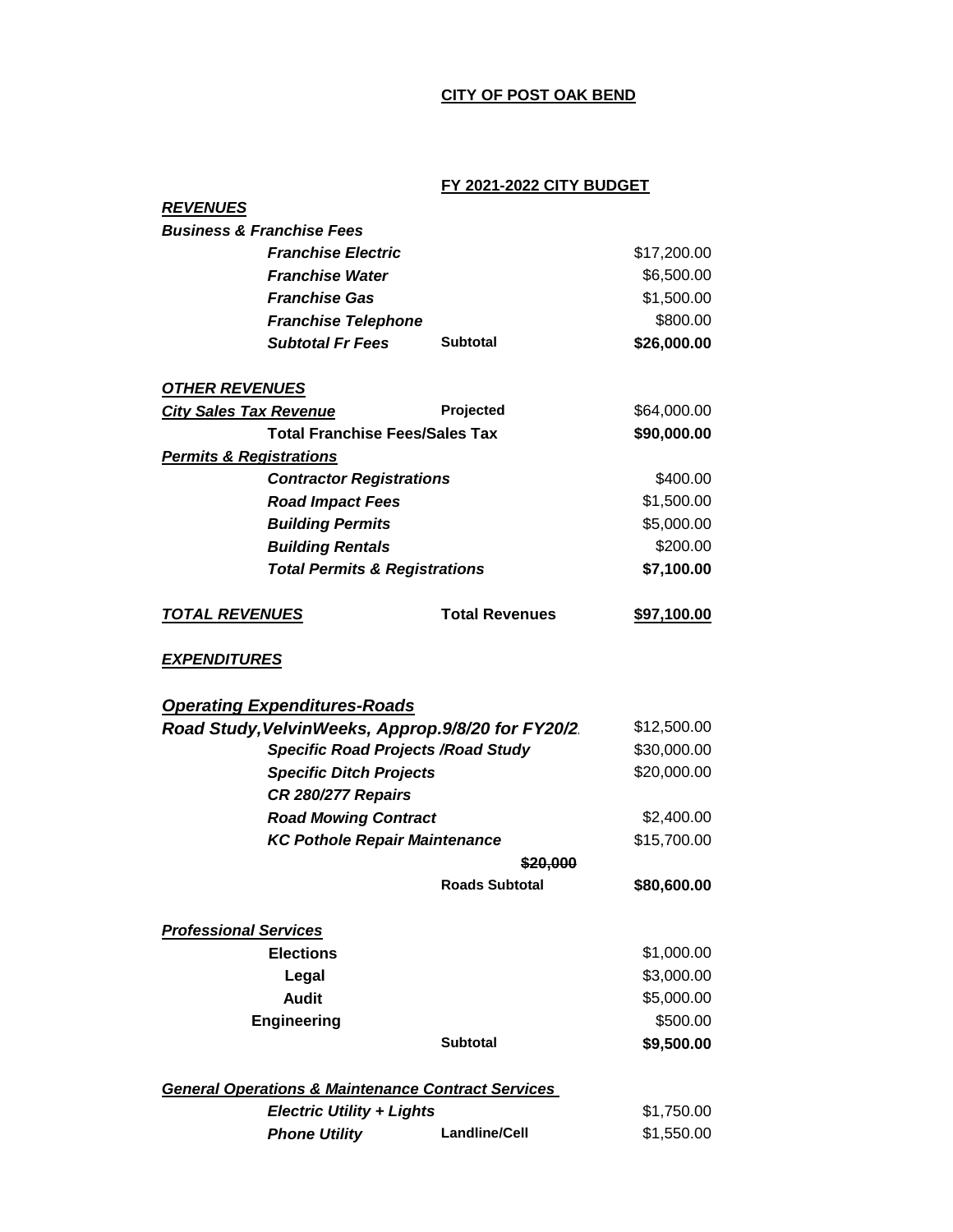| <b>Water Utility</b>                                                                                       | \$600.00     |
|------------------------------------------------------------------------------------------------------------|--------------|
| <b>Internet &amp; Website</b>                                                                              | \$900.00     |
| <b>Building Maint. &amp; Cleaning/Jani</b>                                                                 | \$1,100.00   |
| Lawn & Landscape Maintenance Contravt                                                                      | \$1,000.00   |
| <b>SubTotal Professional + O&amp;M Service</b><br><b>Subtotal</b>                                          | \$16,400.00  |
| <b>Subtotal Roads &amp; Prof O&amp;M</b>                                                                   | \$97,000.00  |
| <b>Continued City Operation and Maintenance</b>                                                            |              |
| <b>Insurance Liability/Property</b>                                                                        | \$1,250.00   |
| <b>Advertising/Bids</b>                                                                                    | \$200.00     |
| <b>Office Equipment/Upgrades/Repairs</b>                                                                   | \$350.00     |
| <b>Security System</b>                                                                                     | \$390.00     |
| <b>Computer/Domain/Software</b>                                                                            | \$1,200.00   |
| <b>Ordinances - Publishing Fees</b>                                                                        | \$300.00     |
| <b>Maps</b>                                                                                                | \$0.00       |
| <b>Office Supplies</b>                                                                                     | \$500.00     |
| <b>Records Retention</b>                                                                                   | \$0.00       |
| <b>Printing / copies</b>                                                                                   | \$0.00       |
| Postage & Fees                                                                                             | \$300.00     |
| <b>Publishing - Public Notices</b>                                                                         | \$250.00     |
| <b>Memberships - TML</b>                                                                                   | \$650.00     |
| <b>Training - Staff</b>                                                                                    | \$0.00       |
| City Secretary/Administrator / Research                                                                    | \$24,000.00  |
| <b>Code Inspections</b>                                                                                    | \$4,800.00   |
| <b>Code Enforcement</b>                                                                                    |              |
| <b>Resident Communication/Misc</b>                                                                         | \$200.00     |
| <b>Miscellaneous</b>                                                                                       | \$200.00     |
| <b>O&amp;M SUBTOTAL</b><br><b>City Operations &amp; Maintenance Subto</b><br><b>Total Gen/Prof O&amp;M</b> | \$34,590.00  |
| <b>Total Expenditures</b>                                                                                  | \$131,590.00 |